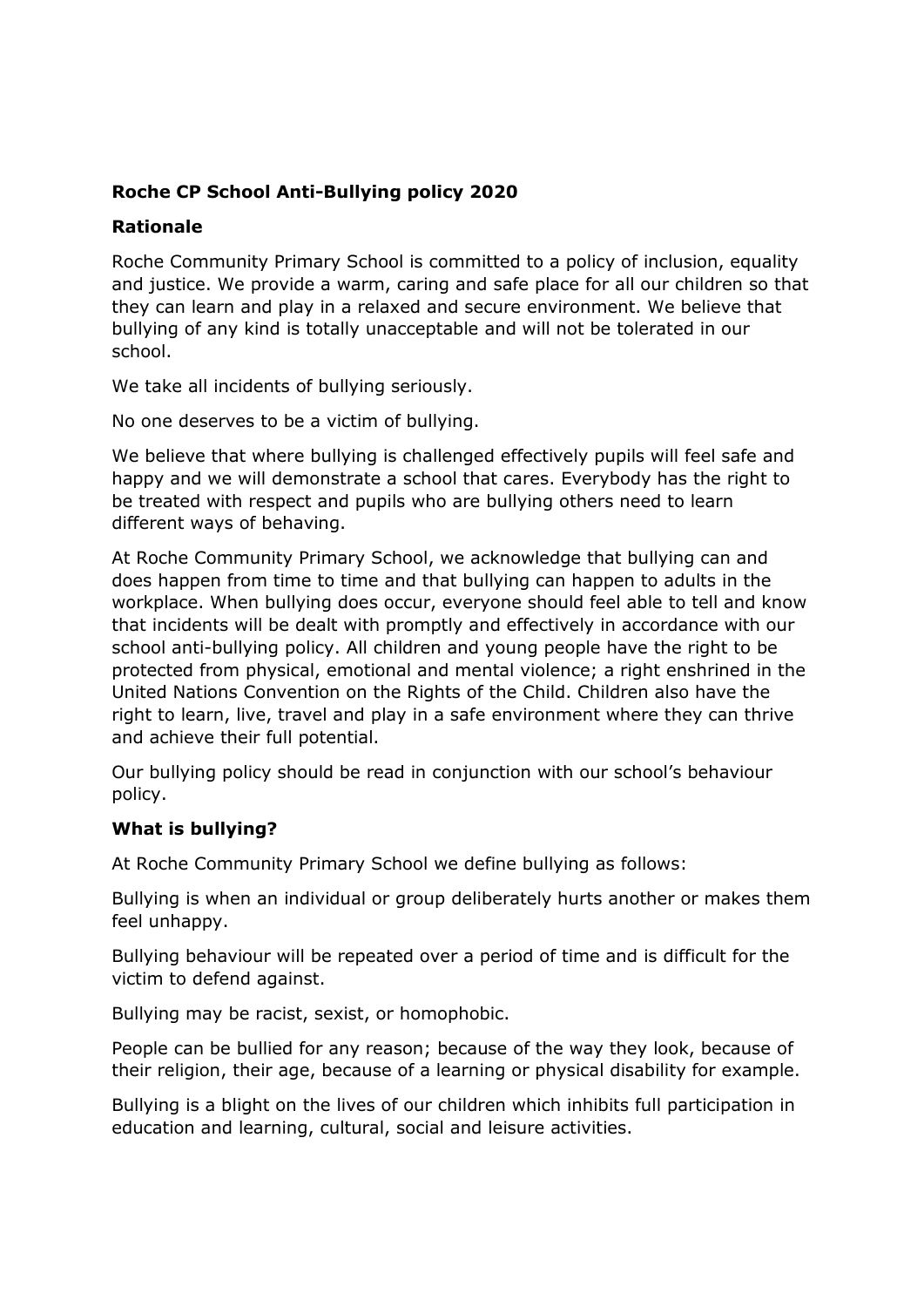Whatever the reason, bullying is never acceptable and will not be tolerated in Roche Community Primary School. Bullying can take many forms, but three main types are:

• Physical – hitting, kicking, spitting, demanding money or belongings.

• Verbal – name calling, insults making racist, sexist, homophobic or offensive remarks.

• Indirect – excluding or 'blanking', spreading gossip, damaging property, offensive or abusive emails, text messages or posts on websites – known as 'cyber bullying'. We believe that bullying someone by email or text messages is still hurtful and will be dealt with in the same manner.

### **Bullying is not:**

It is important to understand that bullying is not the odd occasion of falling out with friends, name calling, arguments or when the occasional trick or joke is played on someone. It is bullying if it is done several times on purpose (STOP). Children sometimes fall out and say things because they are upset. When occasional problems of this kind arise, although unkind, it is not classed as bullying. It is an important part of children's development to learn how to deal with friendship breakdowns or a childish prank. We all have to learn how to deal with these situations and develop skills to repair relationships.

#### **Aims**

The aim of this policy is to try to prevent and deal with any behaviour deemed as bullying. We are committed to ensuring that the school community works together to create a happy, safe, caring and stimulating environment. We continually reinforce the importance of our school rules

- Show good manners at all times
- Follow instructions with thought and care
- Care for everyone and everything

The implementation of this policy will create an ethos where bullying is regarded as unacceptable so that a safe and secure environment is created for everyone to learn and work in. All members of the school community have the responsibility to recognise bullying when it occurs and take appropriate action in accordance with the school policy. Within Roche Community Primary School we want:

- All children to feel safe to learn, play and enjoy the company of others.
- All children and adults to be treated fairly, with respect and dignity.
- All adults to feel happy and safe in the workplace.
- Everyone to listen carefully to what children and adults have to say and treat all accounts with due seriousness.

#### **The school will set about doing this the following ways:**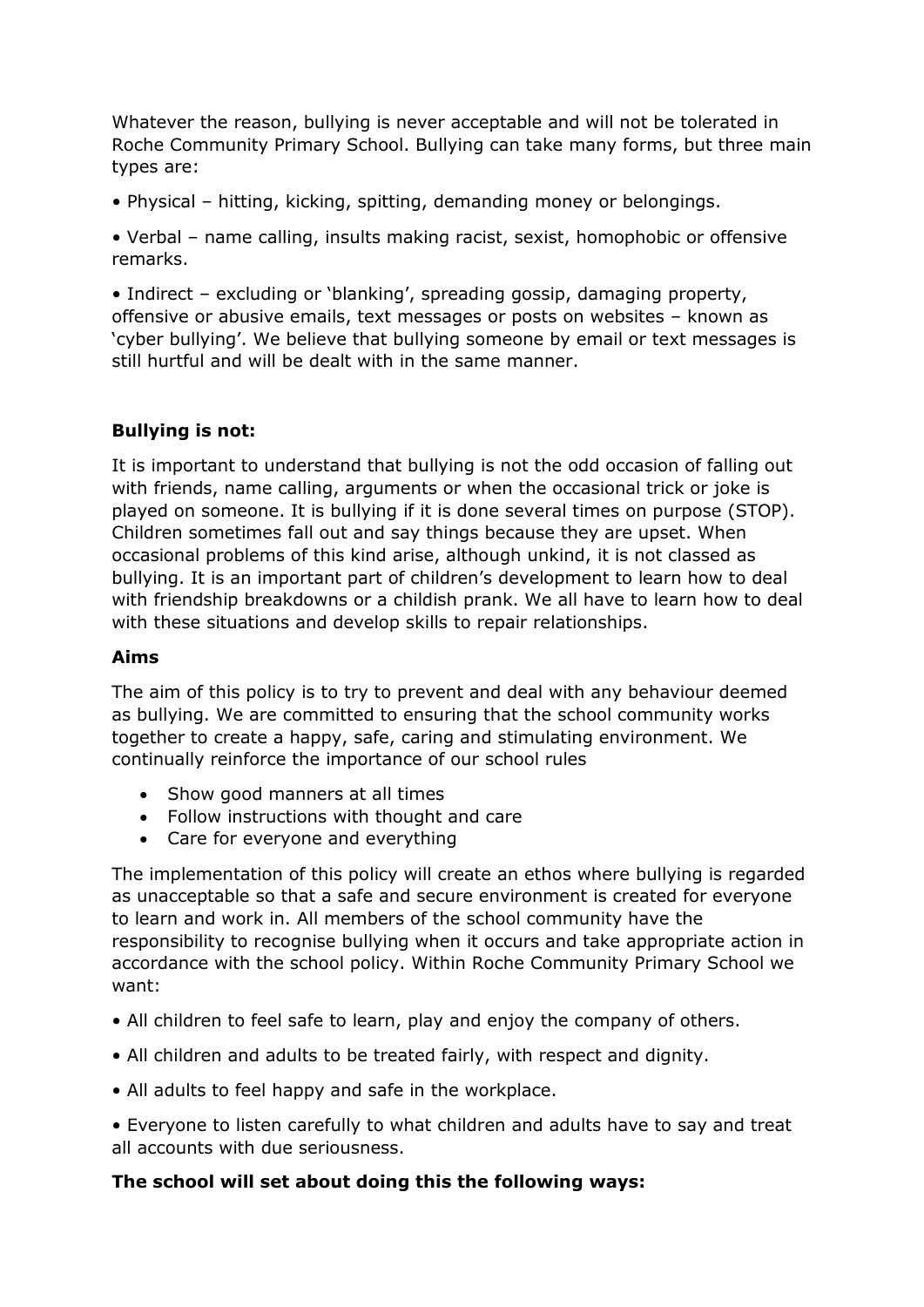• The school will meet the legal requirements for all schools to have an antibullying policy in place. • The school will work closely with other professional agencies to ensure that children stay safe as stated in the Children's Act 1989, the SEN and Disability Act 2001, the Government Green Paper 'Every Child Matters' 2003 (outcome 2) and The Children Act 2004. (See appendix 1 for more detailed legal framework).

• All governors, teaching and non-teaching staff, pupils and parents/guardians will have an understanding of what bullying is.

• All governors, teaching and non-teaching staff, pupils and parents/guardians will know what the school policy is on bullying.

• Pupils and parents/guardians will be assured that they will be supported when bullying is reported. • Whole school initiatives (staff training, celebration assemblies etc) and proactive teaching strategies (PSHE lessons, RSHE etc) will be used throughout the school to reduce opportunities for bullying to occur.

• A positive, caring ethos will be created within the school environment where everyone can work and express themselves free from fear of being bullied.

Signs and Symptoms of bullying a child may indicate, by different signs or behaviour, that he or she is being bullied. Adults should be aware of these signs and investigate further if a child:

- Is frightened of walking to or from school.
- Begins truanting.
- Becomes withdrawn, anxious or lacking in confidence.
- Feels ill in the morning.
- Begins to under perform in school work.
- Has possessions go 'missing'.
- Asks for money or starts stealing money (to pay the bully).

• Is frightened to say what's wrong. NB this is not a definitive list but suggests some of the signs and symptoms.

These signs and behaviours could indicate other problems, but bullying should be considered a possibility and should be taken seriously and investigated as soon as possible.

#### **What can you do if you are being bullied?**

We want everybody to feel confident to report bullying whenever and wherever it happens, and get the help they need to feel safe again. If someone is bullying you, it is important to remember that it is not your fault and there are people that can help you. Tell someone you trust, giving them as many facts as you can (Who? Where? What? Why? When? How?). All pupils know that if they are experiencing bullying they should tell their teacher in the first instance. Should a pupil not feel confident in doing this they should speak to any adult in school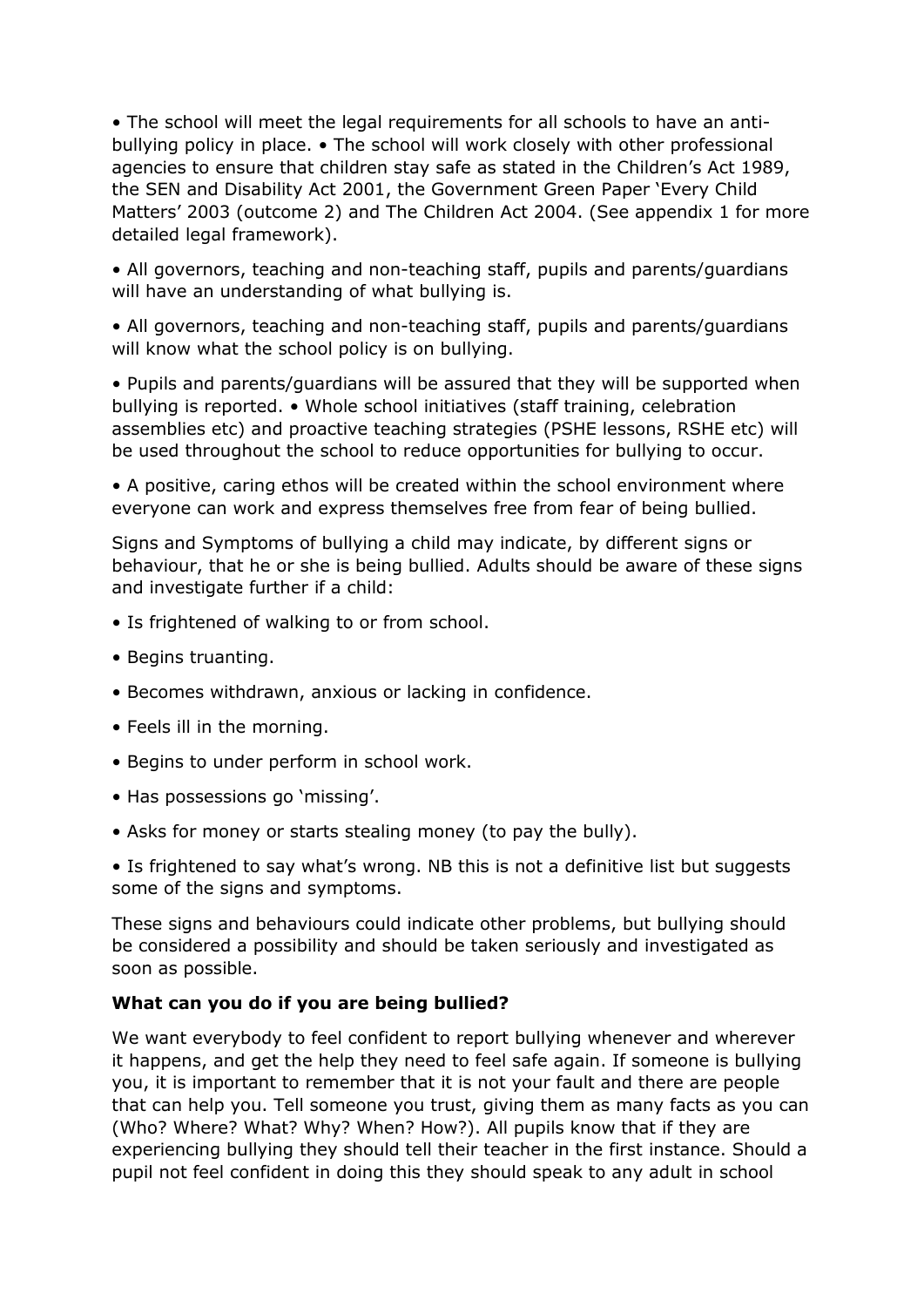that they feel confident to talk with or speak to other pupils or they may choose to use the school council representatives.

## **What can you do if you see someone else being bullied?**

(The role the bystander) Ignoring bullying is cowardly and unfair on the victim. Staying silent means that the bully has won and gives them more power. There are ways you can help without putting yourself in danger, for example tell a member of staff as soon as possible or ask someone you trust about what to do. Strategies in school for the prevention and reduction of bullying Whole school initiatives and proactive teaching strategies will be used throughout the school to develop a positive learning environment with the aim of reducing opportunities for bullying to occur. These include:

- Each class agreeing on their own set of class rules.
- Making national anti-bullying week a high profile event each year.
- Raising awareness through assemblies, work in PSHE/RSHE lessons and class discussions.

• Setting up circle of friends support network to support individuals experiencing difficulties.

• Using drama and role-play activities to help children be more assertive and teach them strategies to help them deal with bullying situations.

- Using praise and rewards to reinforce good behaviour.
- Involving parents and the wider community.
- Multi agency work working with social services, police etc.

In addition, staff need to feel safe in order to help make the children feel safe. Staff are aware of procedures to follow in such an instance or they can contact their union for advice and support.

# **Procedures for reporting and dealing with bullying incidents at Roche Community Primary School**

All staff will respond calmly and consistently to all allegations and incidents of bullying. They will be taken seriously and dealt with impartially and promptly. All those involved will have the opportunity to be heard. Staff will protect and support all those involved whilst allegations and incidents are investigated and resolved. The following step by step procedures will be followed in all cases:

• Initially, staff will listen and speak to all children involved about the incident separately and appropriate action will be taken quickly to end the bullying behaviour.

• Appropriate advice will be given to help the victim.

• Staff will reinforce to the bully/ies that their behaviour is unacceptable and they will be given a warning. The bully/ies may be asked to genuinely apologise for what they have done.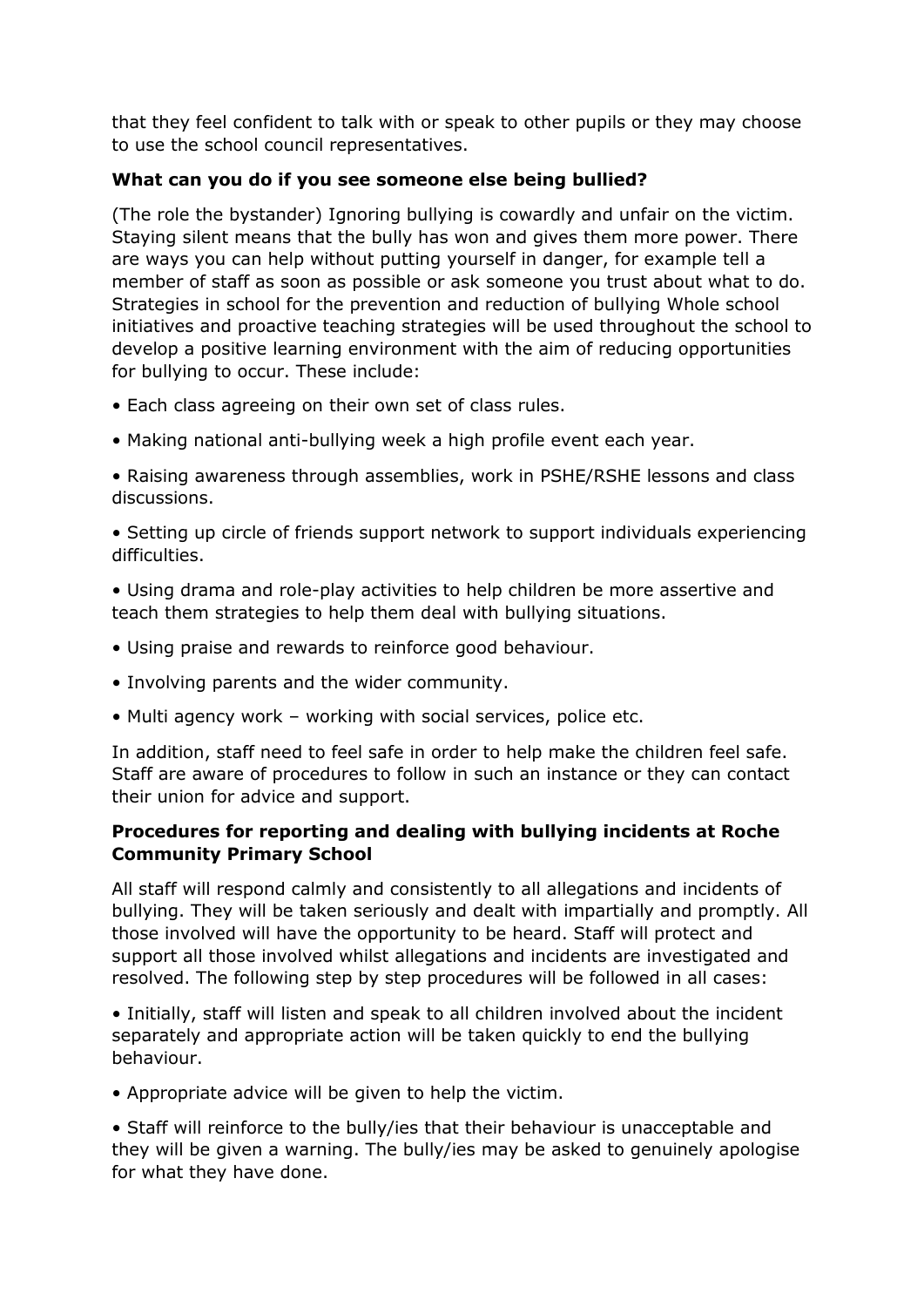• Work will be done with the bully/ies to help him/her/them understand and change his/her/their behaviour including investigating the underlying reasons as to why they are bullying.

• In serious cases e.g. when threatening or persistent behaviour is involved, parents will be informed and invited into the school to discuss the problem. This meeting will be with the class teacher and/or Head teacher and Deputy head teacher present.

• After the incident has been investigated and dealt with, each case will be monitored to ensure repeated bullying does not take place.

• Should the bullying continue the Head teacher may make to decision to exclude the child. The parents then have the right to appeal to the Governing Body and the LEA.

• Appropriate records will be kept of all incidents

#### **Race Equality/Inclusion Statement**

The policies, system and practices at Roche Community Primary School are set out to promote community cohesion and to provide a high quality educational experience for all children. At Roche Community Primary School we do not tolerate any form of racism, bullying or harassment. Staff aim to maximise the potential of all our pupils through:

- Setting suitable learning challenges.
- Responding to children's diverse needs.
- Overcoming potential barriers to learning.

We recognise that it is the responsibility of the entire school community to seek to provide equality of opportunity for all our children regardless of culture, language, religion, ethnicity, ability, disability, gender, sexuality or social circumstance.

#### **Monitoring and evaluation of the policy**

To ensure the policy is effective, communication between all staff needs to be clear and open. All staff are responsible for maintaining standards of behaviour and dealing with effectively with incidents of poor behaviour and bullying should it occur. Serious incident of bullying will be reported to the governing body.

# **Appendix 1;**

Since September 1999 all schools have been required to have an anti-bullying policy in place. –

All agencies working with children and young people (including schools and colleges) must have regard to the need to safeguard and promote the welfare of